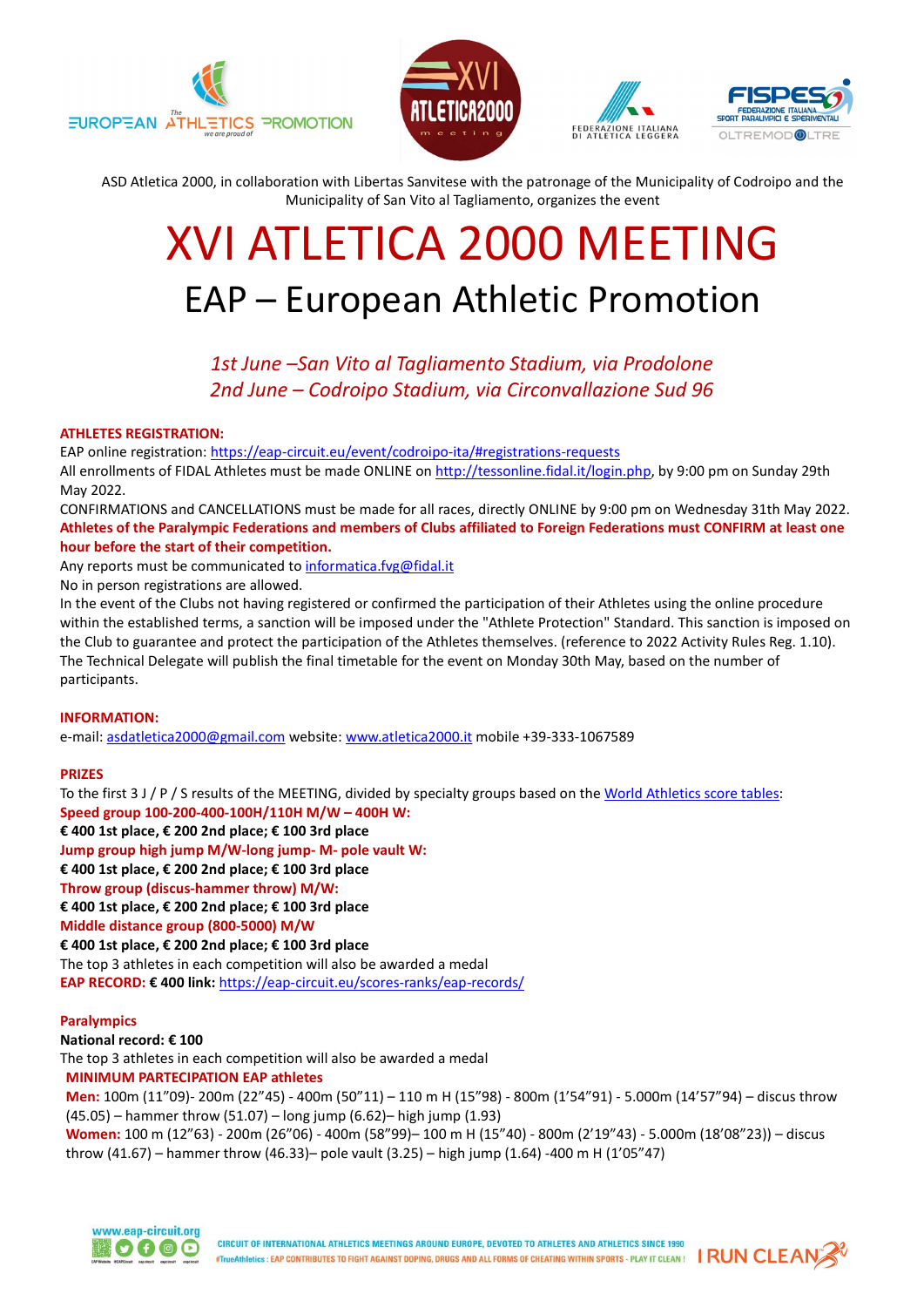







TIMETABLE 1st JUNE– SAN VITO AL TAGLIAMENTO STADIUM Men: 100m - 200m - 400m – 110 m H– long jump – high jump Women: 100m - 200m - 400m – 100 m H – pole vault – high jump - 400 m H U14 boys/girls: 60m U16 boys/girls: 100m H - 80m H Paralympic: 100m - Shot put

| 18.00 | Meeting of juries and athletes |                                |
|-------|--------------------------------|--------------------------------|
| 19.00 | 110 m H men                    | Pole vault women High jump men |
| 19.10 | 100 m H women                  | Shot put paralympic            |
| 19.20 | 100 m H U16 boys*              |                                |
| 19.30 | 80 m H U16 girls*              |                                |
| 19.45 | 100 men & paralympic           |                                |
| 20.00 | 100 women                      | High jump women                |
| 20.15 | 60 U14 boys/girls $*$          | Long jump men                  |
| 20.30 | 400 men                        |                                |
| 20.40 | 400 women                      |                                |
| 20.50 | 200 men                        |                                |
| 21.00 | 200 women                      |                                |
| 21.10 | 400 m H women                  |                                |
|       |                                |                                |

### TIMETABLE 2nd JUNE - CODROIPO STADIUM:

U14 –U16: 600m

Men: 800m - 5.000m – discus (2 Kg)– hammer throw (7,260 Kg) Women: 800m– 5.000m – discus (1 Kg) – hammer throw (4 Kg) Paralympics M/F: 400m– 800m - discus

| 15.00 | Meeting of juries and athletes in throwing competitions |                    |
|-------|---------------------------------------------------------|--------------------|
| 16.00 |                                                         | Hammer Throw men   |
| 17.00 |                                                         | Hammer Throw women |
| 17.30 | 400m paralympic                                         |                    |
| 18.00 | 600m U14 boys*                                          |                    |
| 18.15 | 600m U14 girls *                                        | Discus paralympic  |
| 18.30 | 600m U16 boys*                                          | Discus men         |
| 18.45 | 600 $m$ U16 girls*                                      |                    |
| 19.00 | 800m paralympic                                         |                    |
| 19.20 | 800m men                                                | Discus women       |
| 19.30 | 800m women                                              |                    |
| 19.50 | 5000m men                                               |                    |
| 20.10 | 5000m women                                             |                    |
| 20.35 | 5000m Master men                                        |                    |
| 20.50 | 5000m Master women                                      |                    |

The Technical Delegate reserves the right to vary the times of the competitions in relation to the number of registered athletes

\* youth competitions do not compete for the prize pool

#### How to reach us:



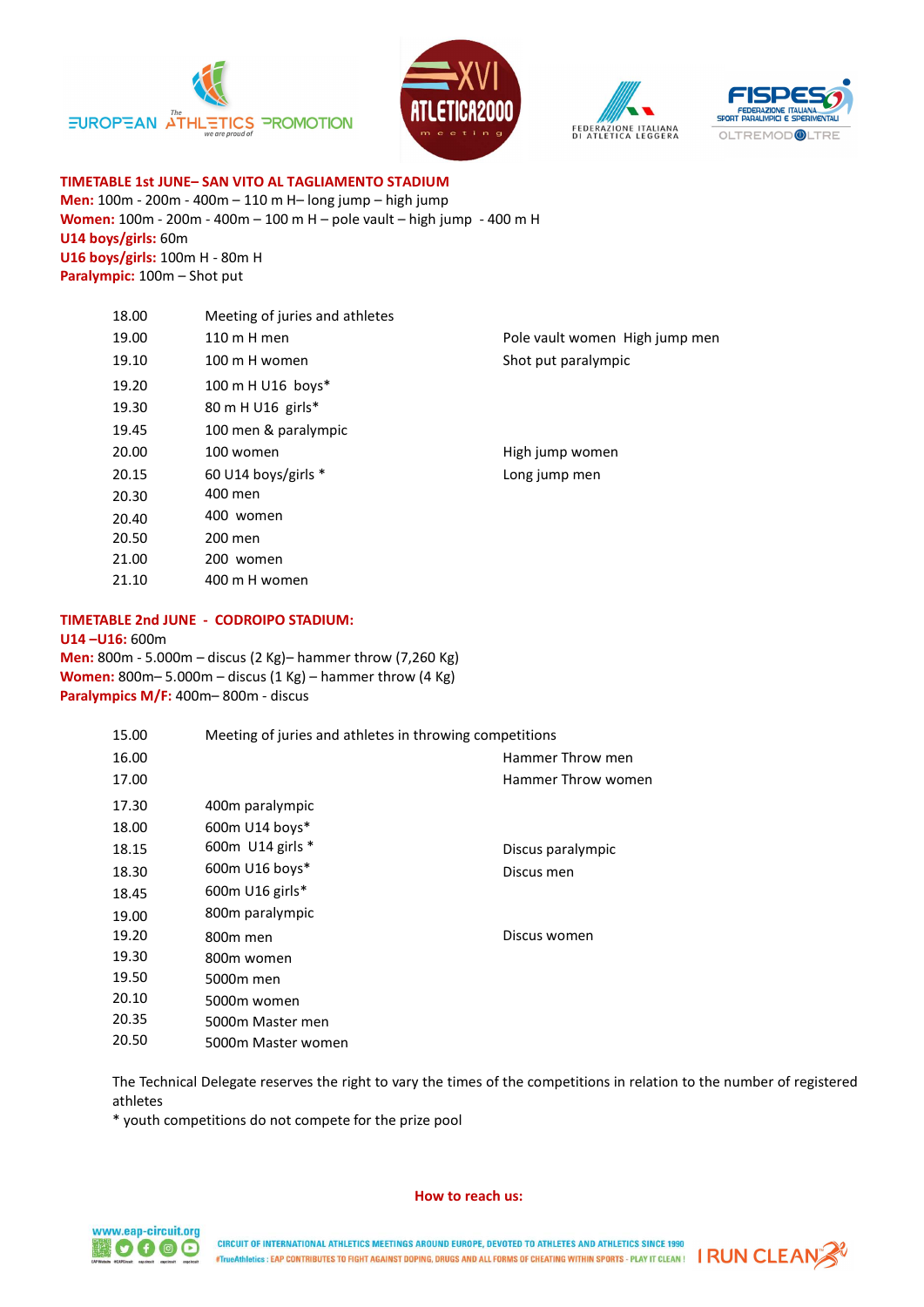







# Airports

TRS - Trieste Airport (Ronchi dei Legionari) (46 km to Codroipo, 65km to San Vito)

- VCE Venice Airport (92 km to Codroipo, 78km to San Vito)
- TSF Treviso Airport (88 km to Codroipo, 72km to San Vito)

# Train

The Codroipo train station is 3 km from the sports center

# Bus

It is possible to reach Codroipo and San Vito by bus, the Codroipo bus station is next to the train station

# Accommodation in Codroipo

Hotel Ai Gelsi - three stars - 400 m from the Stadium Alle Risorgive Restaurant (B&B) - 200m from the sports center Hotel restaurant Al Belvedere - three stars - 1 km from the Stadium

# Accommodation in San Vito al Tagliamento

Hotel Patriarca – 200 m from the Stadium La Torre del Falcone- 1.4 km from the center Casa felice - 200 m from the center Europa Hostel - 250 m from the center

Athletes / EAP managers stay in the same accommodation

We provide lunch and dinner for EAP athletes at the Stadium of Codroipo / San Vito al Tagliamento